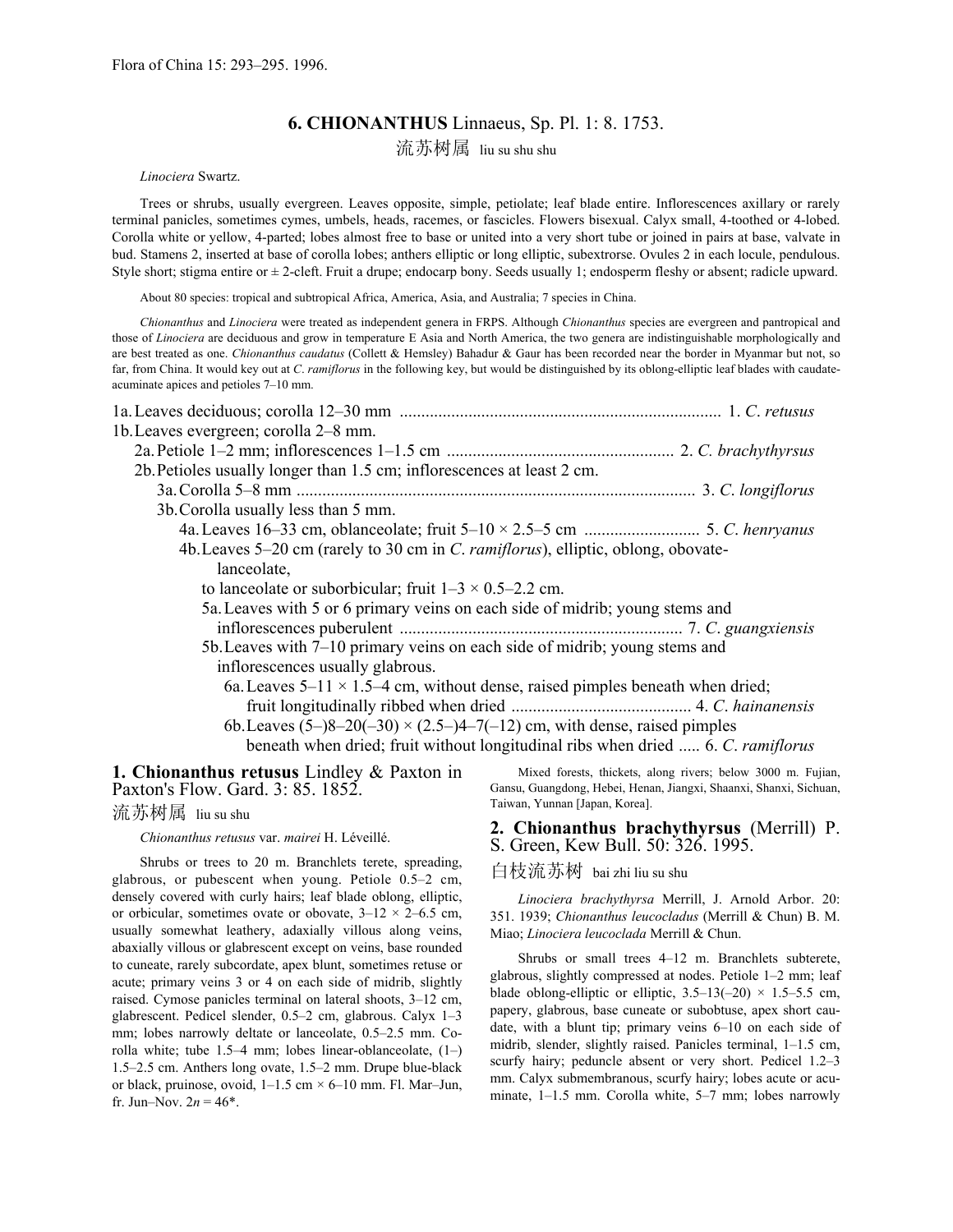elliptic or linear, united in pairs at base. Drupe ovoid-ellipsoid, ca.  $11 \times 7$  mm. Fl. Jan–Mar, fr. Jan of following year.

 Mixed woods at mountain summits, forests in valley at lower altitudes. Hainan [Vietnam].

#### **3. Chionanthus longiflorus** (H. L. Li) B. M. Miao, Investig. Stud. Nat. 7: 18. 1987.

长花流苏树 chang hua liu su shu

 *Linociera longiflora* H. L. Li, J. Arnold Arbor. 25: 313. 1944.

 Trees ca. 10 m, glabrous. Branchlets subterete or slightly compressed, glabrous or nearly so. Petiole 2–3.5 cm; leaf blade ovate-elliptic or elliptic,  $6-15 \times 3-6.5$  cm, papery, sparsely covered with white peltate scales, base attenuate, apex acuminate or long acuminate, rarely slightly obtuse; primary veins 8 or 9 on each side of midrib, raised. Panicles axillary, many flowered, 4–9 cm; peduncle 1.5–4 cm. Pedicel 1–2 mm. Calyx 1–1.5 mm; lobes ovate, 0.6–1 mm, acute or slightly blunt. Corolla 5–8 mm; tube 0.4–0.6 mm; lobes lanceolate, obtuse. Fruit not seen. Fl. Mar.

\* Woods on slopes; ca. 1700 m. Yunnan.

### **4. Chionanthus hainanensis** (Merrill & Chun) B. M. Miao, Investig. Stud. Nat. 7: 18. 1987.

海南流苏树 hai nan liu su shu

 *Linociera hainanensis* Merrill & Chun, Sunyatsenia 5: 168. 1940; *L*. *ramiflora* (Roxburgh) Wallich ex G. Don f. *caudatifolia* L. C. Chia.

 Shrubs or trees 3–12 m, glabrous. Branchlets slightly compressed, scabrous. Petiole (1–)1.5–3 cm; leaf blade obovate, obovate-lanceolate to lanceolate, sometimes elliptic, 5–  $11 \times 1.5-4$  cm, thin leathery, adaxially shiny, base attenuate, apex obtuse to short caudate; primary veins 7 or 8 on each side of midrib, slightly raised. Panicles axillary or terminal, 2–7.5 cm. Pedicel 1–2 mm. Calyx 0.5–1 mm; lobes deltate, ca. 0.5 mm, acute. Corolla white, 2–3 mm; lobes oblong, acute or rounded, united in pairs at base, extended in full bloom. Drupe ripening blue-black, ellipsoid,  $1.3-1.5$  cm  $\times$  8– 9 mm, with several longitudinal ribs. Fl. Jul–Nov, fr. Mar.

\* Dense forests; below 1500 m. Hainan.

**5. Chionanthus henryanus** P. S. Green, Kew Bull. 50: 326. 1995.

### 李榄 li lan

 *Linociera henryi* H. L. Li (1944), not *Chionanthus henryae* H. L. Li (1966).

 Shrubs or trees 4–18 m. Branchlets subterete, glabrous or glabrescent, compressed and slightly pubescent when young. Petiole stout, 2.5–4 cm, glabrous; leaf blade oblanceolate, 16–  $33 \times 4$ –12.5 cm, leathery, glabrous, base attenuate and decurrent, apex abruptly and very short acuminate; primary veins 11 or 12 on each side of midrib, adaxially slightly impressed, abaxially raised. Panicles axillary, including peduncle 9–15 cm, pilose. Flowers subsessile. Calyx pubescent; lobes oblong-ovate, 1–1.5 mm, blunt or acuminate. Corolla 2–3 mm, slightly puberulent or glabrous outside; lobes oblong, acuminate, slightly united at base. Drupe black, narrowly ovoid or narrowly ellipsoid,  $5-10 \times 2.5-5$  cm, lenticellate. Fl. May–Jun, fr. Sep–Apr.

 Dense forests of valleys, thickets of ravines; 800–1600 m. Yunnan [Myanmar].

 Records of this species have been misidentified as *Linociera insignis* C. B. Clarke.

### **6. Chionanthus ramiflorus** Roxburgh, Fl. Ind. 1: 106. 1820.

## 枝花流苏树 zhi hua liu su shu

 *Linociera ramiflora* (Roxburgh) Wallich ex G. Don, Gen. Hist. 4: 52. 1837.

 Shrubs or trees 3–25 m. Branchlets terete, usually compressed. Petiole 2–5 cm, glabrous; leaf blade elliptic, oblongelliptic, or ovate-elliptic, rarely lanceolate,  $(5-)8-20(-30)$  ×  $(2.5-)4-7(-12)$  cm, leathery, glabrous, densely dotted with raised pimples especially abaxially, base attenuate, apex acuminate, acute, or obtuse; primary veins 7–10 on each side of midrib, slightly raised or obscure. Panicles axillary or rarely terminal, loose, 2.5–12(–25) cm. Pedicel 1–6 mm. Calyx ca. 1 mm, glabrous or puberulent; lobes ovate, ca. 0.5 mm, acute or obtuse. Corolla white or yellow, 2.5–5.5 mm; lobes oblong, rounded, slightly united at base. Anthers elliptic or oblong. Drupe blue-black, pruinose, ovoid-ellipsoid or ellipsoid, (1–)  $1.5-3 \times 0.5-2.2$  cm.

 Woods, thickets, slopes, ravines; below 2000 m. Guangxi, Guizhou, Hainan, Taiwan, Yunnan [India, Nepal, Vietnam; Australia, Pacific Islands].

1a. Corolla 2.5–3 mm .............. 6a. var. *ramiflorus* 1b. Corolla 3–5.5 mm .......... 6b. var. *grandiflorus*

#### **6a. Chionanthus ramiflorus** var. **ramiflorus**

枝花流苏树(原变种) zhi hua liu su shu (yuan bian zhong)

 *Linociera ramiflora* f. *pubisepala* L. C. Chia.

 Pedicel 1–5 mm. Corolla lobes 2.5–3 mm. Anthers elliptic. Fl. Dec–Jun, fr. May–Mar of following year.  $2n = 46^*$ .

 Woods, thickets, slopes, ravines; below 2000 m. Guangxi, Guizhou, Hainan, Taiwan, Yunnan [India, Nepal, Vietnam; Australia, Pacific Islands].

**6b. Chionanthus ramiflorus** var. **grandiflorus** B. M. Miao, Investig. Stud. Nat. 7: 17. 1987.

## 大花流苏树 da hua liu su shu

 *Linociera ramiflora* var. *grandiflora* (B. M. Miao) B. M. Miao.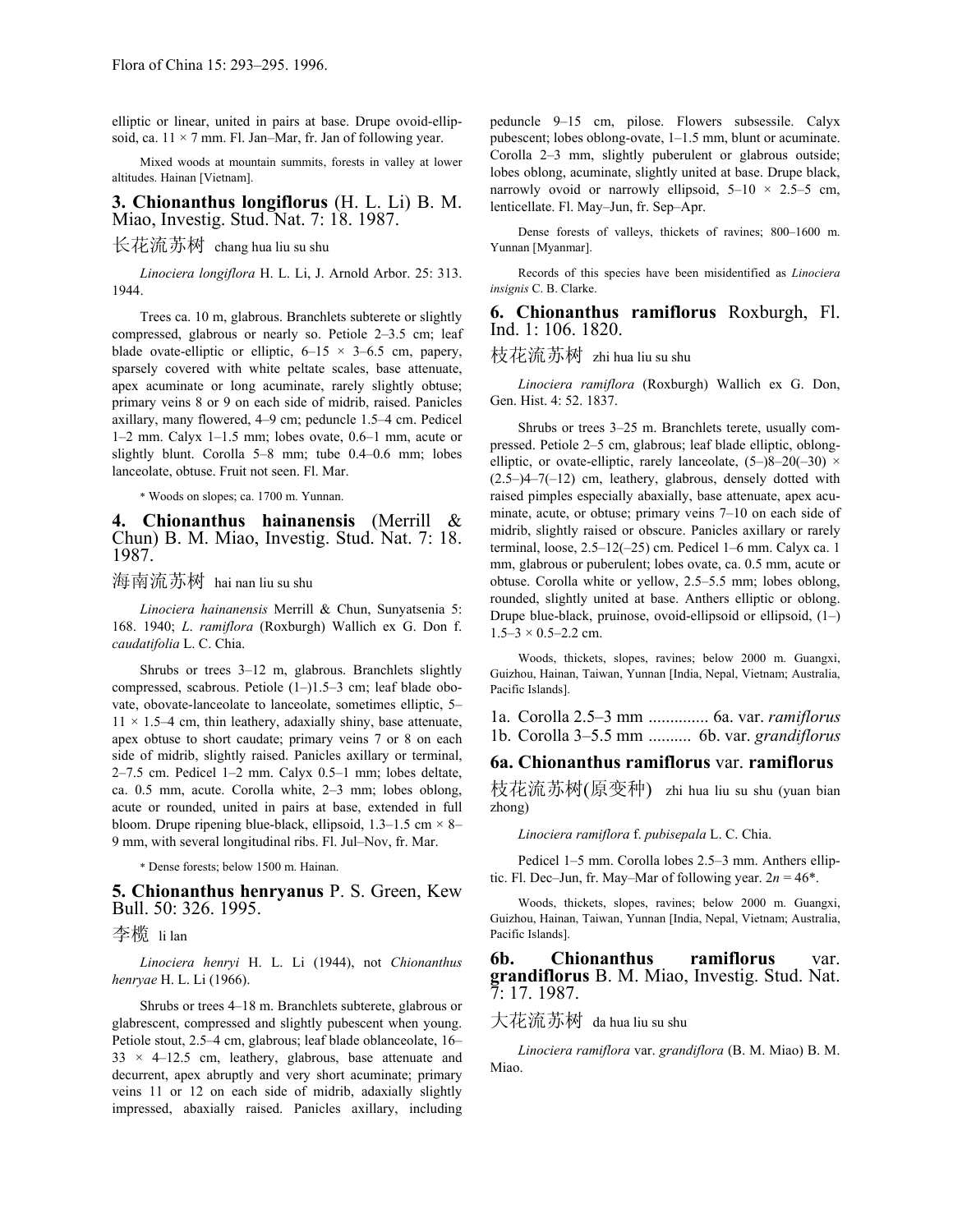Pedicel 3–6 mm. Corolla lobes 3–5.5 mm. Anthers oblong. Fl. Aug, fr. unknown.

\* Woods on slopes; ca. 1300 m. Guizhou.

## **7. Chionanthus guangxiensis** B. M. Miao, Guihaia 5: 21. 1985.

广西流苏树 guang xi liu su shu

 *Linociera guangxiensis* (B. M. Miao) B. M. Miao.

 Shrubs or small trees 3–6 m. Branchlets terete, slightly compressed at nodes when young, puberulent. Petiole 1.2–2 cm, puberulent; leaf blade elliptic or narrowly elliptic, rarely suborbicular,  $5-9.5 \times 2-4.5$  cm, leathery, glabrous, adaxially shiny, base attenuate and decurrent into a winged petiole, apex short acuminate, rarely rounded; primary veins 5 or 6 on each side of midrib, distinctly raised. Panicles axillary, 2–4 cm, puberulent; peduncle 4–13 mm. Pedicel 0.5–2 mm. Calyx ca. 1.1 mm, glabrous; lobes ovate-deltate, ca. 0.4 mm. Corolla 2–2.4 mm; lobes oblong, 1.8–2.2 mm, united near base. Drupe pruinose, ellipsoid,  $1.2-1.9 \times 0.9-1.2$  cm. Endosperm absent. Fl. Apr, fr. Aug.

\* Woods of calcareous rocky hills; below 600 m. Guangxi.